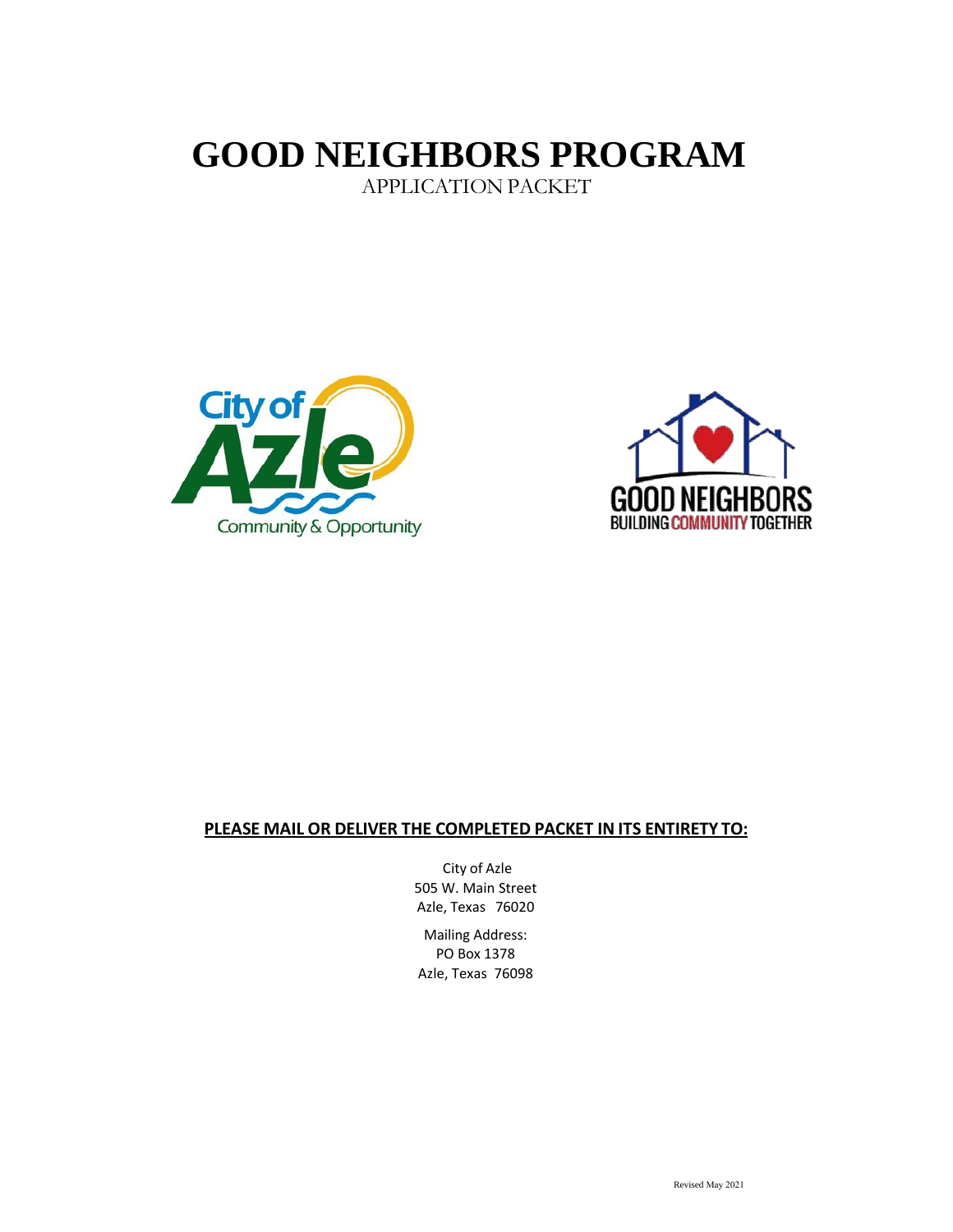### **WHAT IS THE GOOD NEIGHBORS PROGRAM?**

The Good Neighbors Program was created to help pair area volunteers with homeowners within the Azle city limits that are unable to complete necessary repairs to their homes because of difficulties or circumstances beyond their control.

### **AM I ELIGIBLE FOR THE GOOD NEIGHBORS PROGRAM?**

The Good Neighbors Program is designed to provide help to those homeowners who are in the greatest need of assistance and are unable to perform the necessary work themselves. A homeowner must meet one or more of the following criteria to be considered eligible for assistance through the Good Neighbors Program; handicapped, disabled, elderly, or a single head of household (single parent) with children under 18 years old living at home. Additionally, this program is limited to those homeowners who meet certain income restrictions and have lived at their current residence for a minimum of two (2) years. To determine if you are eligible for this program, please fill out the attached application and a member of the Good Neighbors Program Committee will contact you to discuss your situation.

### **HOW LONG DOES IT TAKE FOR MY HOME TO BE REPAIRED?**

Once it is determined that a homeowner is eligible for the Good Neighbors Program, their address will be added to a list of homes currently needing assistance. This list is shared with volunteer organizations who have partnered with the City of Azle and Servolution Community Network to assist with the Good Neighbors Program. Volunteers include churches, businesses, civic organizations and individuals who have a desire to help. These are the organizations that will ultimately select your specific home and complete the necessary repairs. Since this is a volunteer-based program, we cannot guarantee a time frame of when or if your home will be chosen from this list. It is also a possibility that only a portion of the items you requested will be completed due to the limitations of the volunteer organizations.

### **HOW DO I APPLY TO THE GOOD NEIGHBORS PROGRAM?**

To apply for assistance through the Good Neighbors Program, please complete this entire application and return it to Azle City Hall, 505 W. Main Street, Azle, Texas 76020. Mailing Address: PO Box 1378, Azle, Texas 76098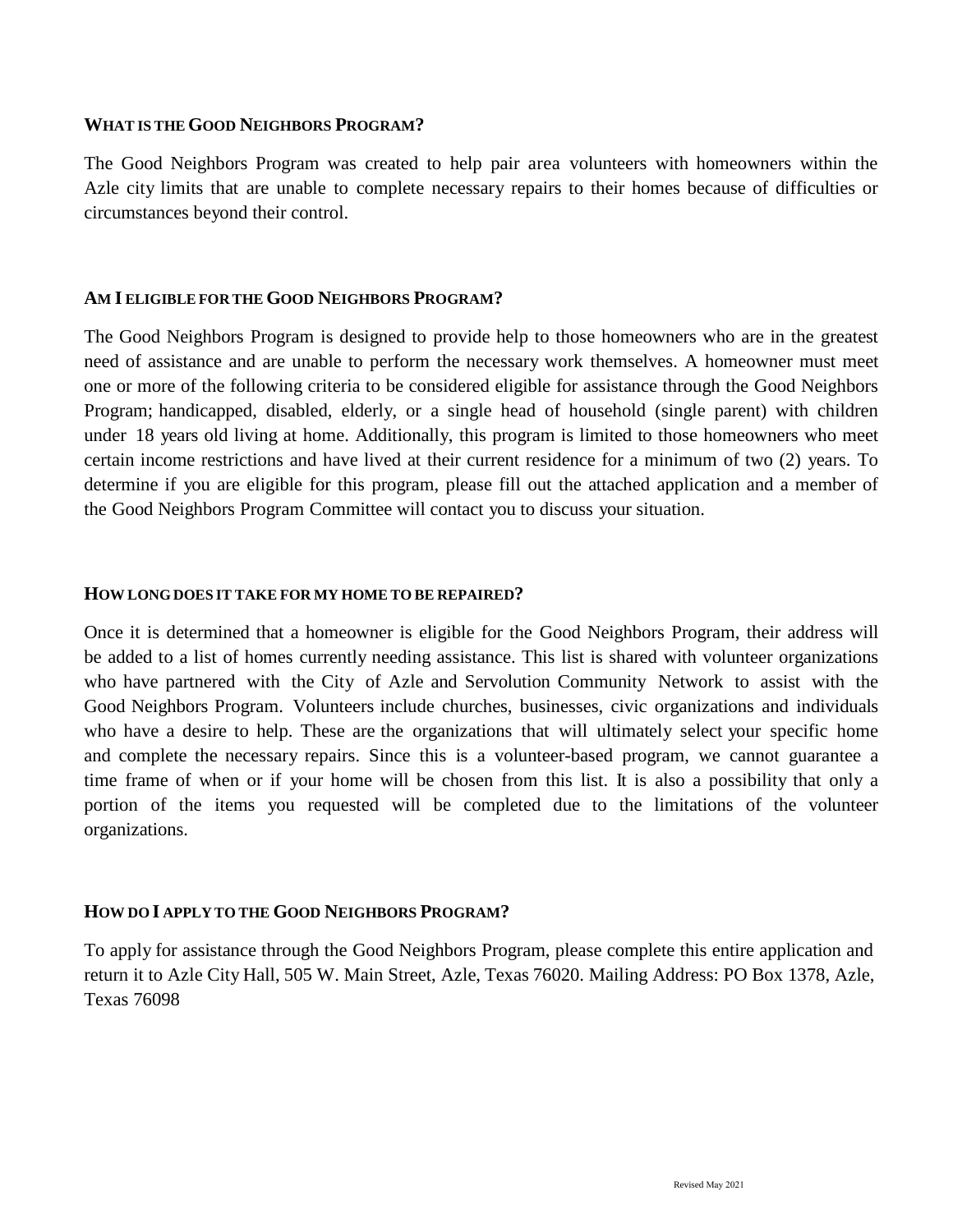# **GOOD NEIGHBORS PROGRAM**

## **APPLICANT MUST BE THE LEGAL OWNER OF THE PROPERTY AND RESIDE AT THE ADDRESS INDICATED ON THIS FORM**

| Community & Opportunity<br><b>APPLICANT CONTACT INFORMATION:</b><br>Name: $\frac{1}{2}$ |                                                                                                                                                                                                                                                                                                                                                                                                                                                                                                                                                                                                                                                                                              |
|-----------------------------------------------------------------------------------------|----------------------------------------------------------------------------------------------------------------------------------------------------------------------------------------------------------------------------------------------------------------------------------------------------------------------------------------------------------------------------------------------------------------------------------------------------------------------------------------------------------------------------------------------------------------------------------------------------------------------------------------------------------------------------------------------|
|                                                                                         |                                                                                                                                                                                                                                                                                                                                                                                                                                                                                                                                                                                                                                                                                              |
|                                                                                         |                                                                                                                                                                                                                                                                                                                                                                                                                                                                                                                                                                                                                                                                                              |
|                                                                                         |                                                                                                                                                                                                                                                                                                                                                                                                                                                                                                                                                                                                                                                                                              |
|                                                                                         |                                                                                                                                                                                                                                                                                                                                                                                                                                                                                                                                                                                                                                                                                              |
|                                                                                         |                                                                                                                                                                                                                                                                                                                                                                                                                                                                                                                                                                                                                                                                                              |
|                                                                                         |                                                                                                                                                                                                                                                                                                                                                                                                                                                                                                                                                                                                                                                                                              |
|                                                                                         |                                                                                                                                                                                                                                                                                                                                                                                                                                                                                                                                                                                                                                                                                              |
| Best time to call?                                                                      | Best time to come by?                                                                                                                                                                                                                                                                                                                                                                                                                                                                                                                                                                                                                                                                        |
|                                                                                         |                                                                                                                                                                                                                                                                                                                                                                                                                                                                                                                                                                                                                                                                                              |
|                                                                                         |                                                                                                                                                                                                                                                                                                                                                                                                                                                                                                                                                                                                                                                                                              |
|                                                                                         |                                                                                                                                                                                                                                                                                                                                                                                                                                                                                                                                                                                                                                                                                              |
|                                                                                         |                                                                                                                                                                                                                                                                                                                                                                                                                                                                                                                                                                                                                                                                                              |
|                                                                                         | Handicapped $\Box$ Veteran/spouse of a veteran (honorably discharged with form DD214)<br>Disabled $\square$ Single head of household (single parent) with a dependent child living at home                                                                                                                                                                                                                                                                                                                                                                                                                                                                                                   |
|                                                                                         |                                                                                                                                                                                                                                                                                                                                                                                                                                                                                                                                                                                                                                                                                              |
|                                                                                         |                                                                                                                                                                                                                                                                                                                                                                                                                                                                                                                                                                                                                                                                                              |
|                                                                                         |                                                                                                                                                                                                                                                                                                                                                                                                                                                                                                                                                                                                                                                                                              |
|                                                                                         |                                                                                                                                                                                                                                                                                                                                                                                                                                                                                                                                                                                                                                                                                              |
|                                                                                         |                                                                                                                                                                                                                                                                                                                                                                                                                                                                                                                                                                                                                                                                                              |
|                                                                                         | Based on number of occupants, does your TOTAL HOUSEHOLD INCOME fall below the level<br>$\Box$ Yes<br>$\square$ No                                                                                                                                                                                                                                                                                                                                                                                                                                                                                                                                                                            |
|                                                                                         | How long have you lived at this residence? Years___________Months_______________<br>Are you behind on your mortgage? $\Box$ Yes $\Box$ No<br>If you answered yes, how many months behind are you?<br>Is your home: $\Box$ Electric Only $\Box$ Gas and Electric<br>Must meet one of the following criteria to receive assistance:<br>(Check all of the following that apply)<br>62 years of age or older<br>How many people currently live in your home?<br>Please provide their ages and relationship to you.<br>Age: Relationship: __________________<br>indicated on the chart below?<br>(Total household income includes the total of all income from all persons living at the property |

Income Levels \$45,300 \$51,750 \$58,200 \$64,650 \$69,850 \$75,000 \$80,200 \$85,350

*This chart is adopted from the U.S. Department of Housing &Urban Development- Dallas- Fort Worth- Arlington- FY 2021*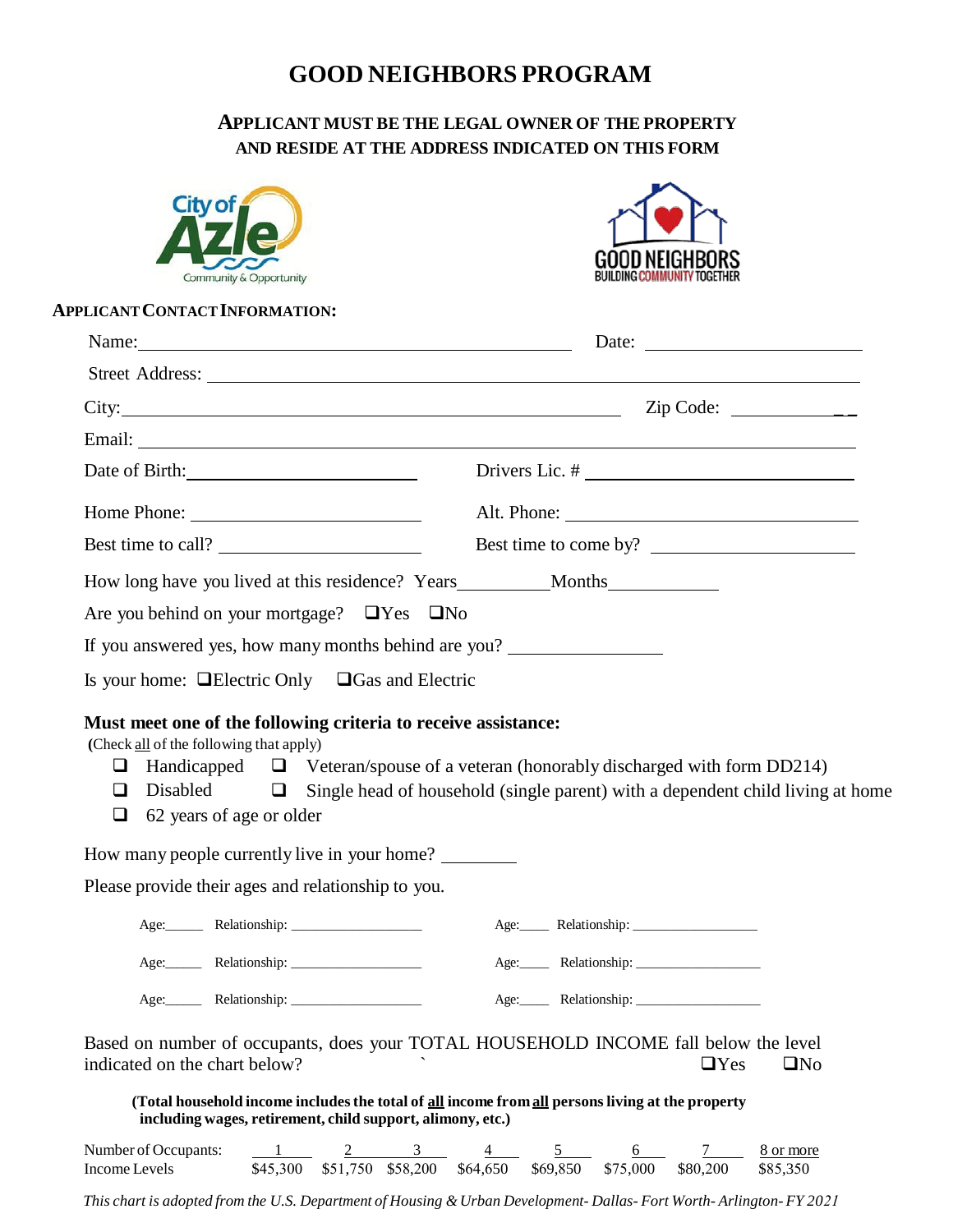| Do you have documentation to support your answers?                        | $\Box$ Yes | $\Box$ No |
|---------------------------------------------------------------------------|------------|-----------|
| Are you financially able to pay for house repairs?                        | $\Box$ Yes | $\Box$ No |
| Do you own any other properties?                                          | $\Box$ Yes | $\Box$ No |
| Are you willing to provide copies of this documentation for verification? | $\Box$ Yes | ⊟No       |
| Are you going to sell this property within the next two (2) years?        | $\Box$ Yes | ⊟N∩       |

# *OFFICE USE ONLY*

| $\Box$ PROPERTY TAX VERIFICATION |  |  |  |
|----------------------------------|--|--|--|
| OWNERSHIP VERIFICATION           |  |  |  |
| Q OUTSTANDING LIENS              |  |  |  |
| $\Box$ CODE/PUBLIC SAFETY        |  |  |  |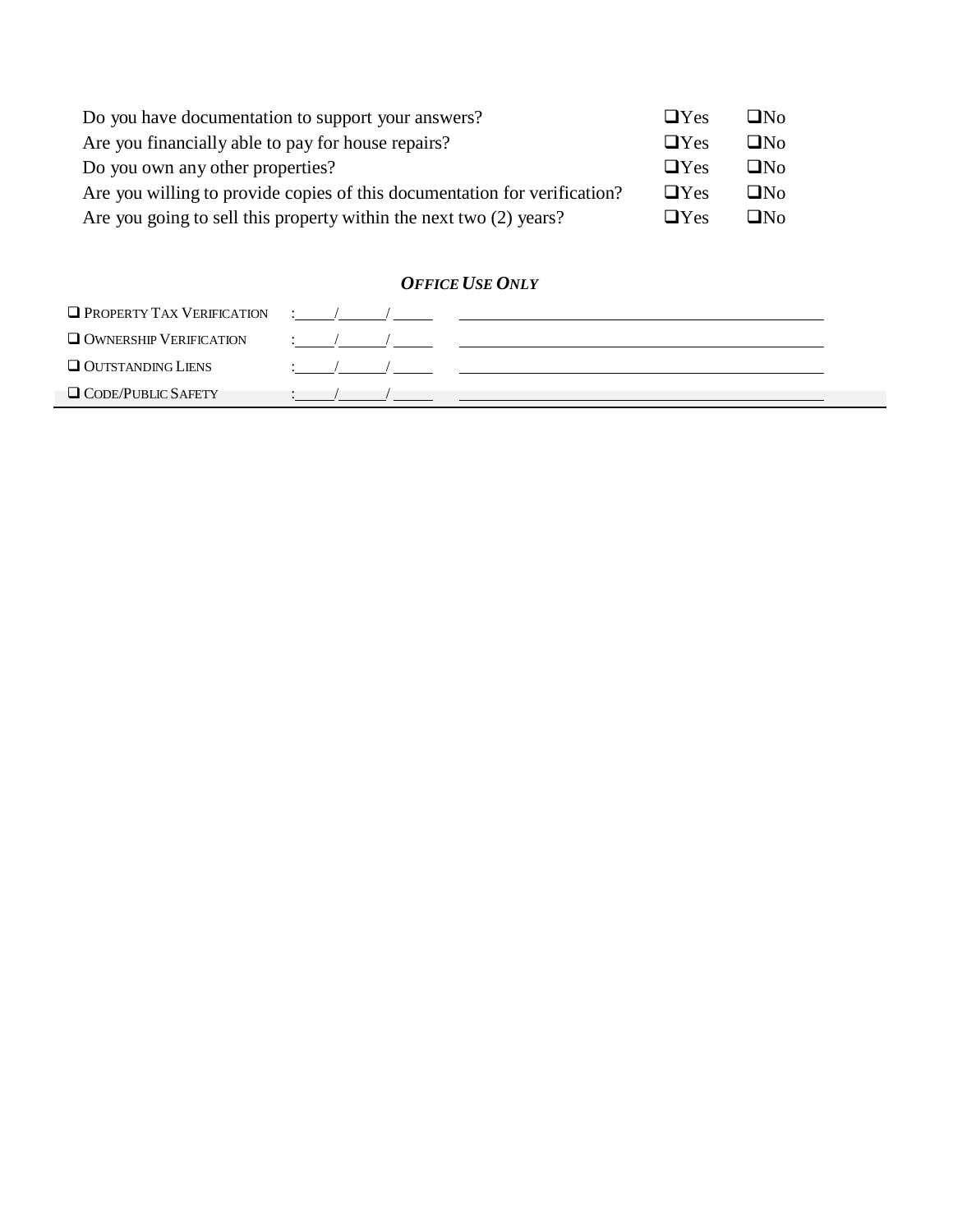### **NARRATIVESECTION**

Please use the space below to describe what repairs you feel are necessary at your home. You may attach additional sheets of paper if needed.

Please use this section to explain your current situation to the Good Neighbors Program Committee. For example: What circumstances led you to need assistance with home repairs? Why should your home be considered for this program instead of another one in your neighborhood? You may attach additional sheets of paper if needed. Once you are finished please sign and date the bottom of the form.

By signing this form I understand submission of this application does not guarantee I will qualify for or receive assistance from the Good Neighbors Program or any of its' affiliated volunteer organizations. I further understand that more documentation may be required to verify portions of this application.

**Signature:** Date: <u>Date:</u> Date: <u>Date:</u> Date: <u>Date:</u> Date: <u>Date: Date: 2000 Pate: 2000 Pate: 2000 Pate: 2000 Pate: 2000 Pate: 2000 Pate: 2000 Pate: 2000 Pate: 2000 Pate: 2000 Pate: 2000 Pate: 2000 Pate: 2000 Pate: 2000 </u>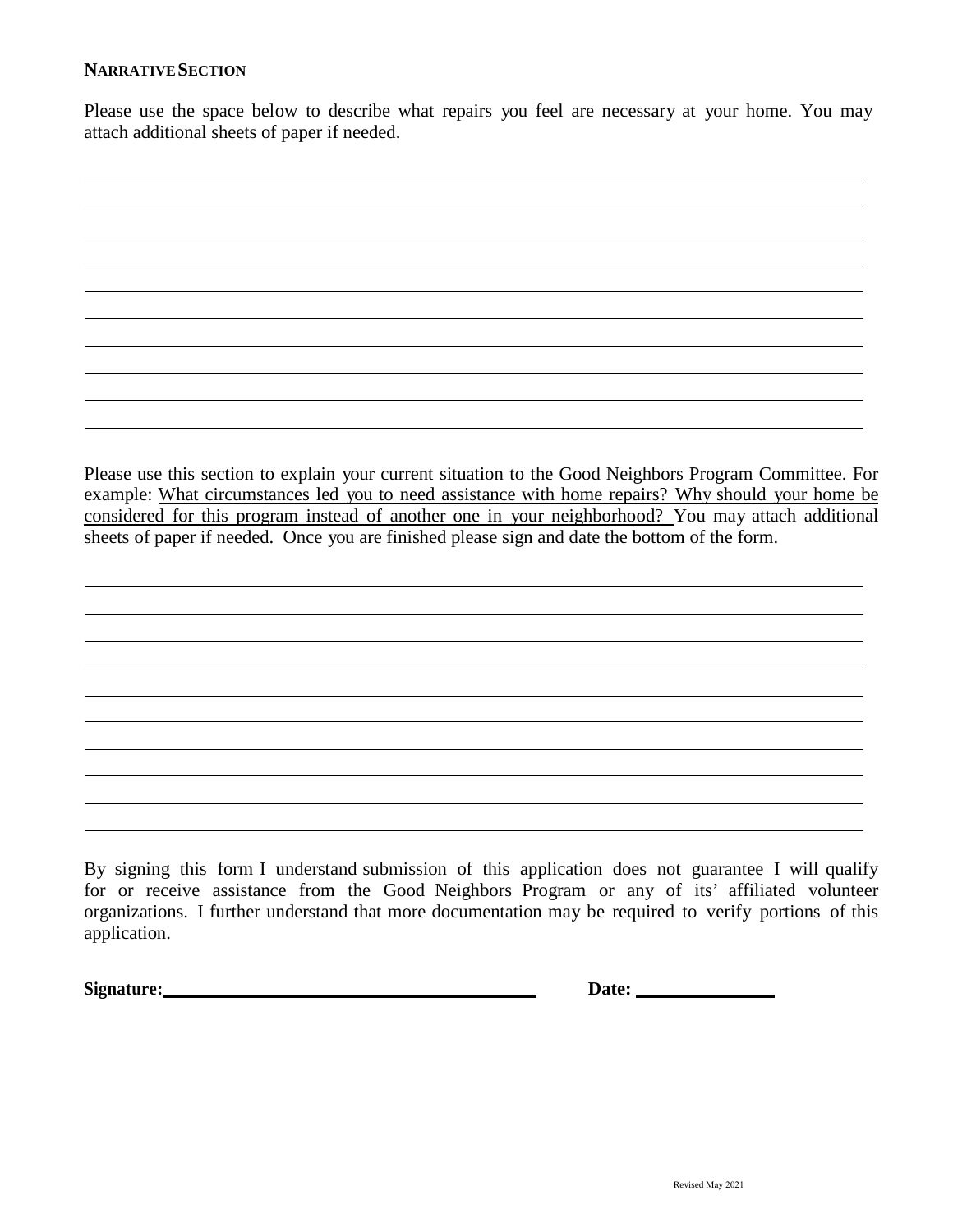### **GOOD NEIGHBORS PROGRAM HOMEOWNER WAIVER OF LIABILITY AND DISCLAIMER (READCAREFULLYBEFORESIGNING)**

I, state of the property interest of the property located at  $\overline{a}$  and  $\overline{b}$  and  $\overline{c}$  are the property located at ("Property") and that I have voluntarily agreed to participate in the Good Neighbors Program ("Program") for certain construction and/or repairs (collectively the "Work") to the residence located on the Property. I further acknowledge the Work will be performed at no charge to me by volunteers who will not be compensated for their labor.

I am at least eighteen (18) years of age and legally competent to sign this Waiver of Liability and Disclaimer ("Waiver"). I understand the Program, and Work associated with the Program, involves certain risks that are inherent in such activities, specifically including, but not limited to, property loss/damage, personal injury that may require certain first aid and/or medical treatment, and risks that I may not be able to foresee or anticipate.

In consideration of my participation in the Program, I hereby acknowledge that I assume and accept all risks in connection with the Program, and Work associated with the Program, for any harm, injury, or damage that may befall me or my Property as a result of the Program, Work associated with the Program, and/or my participation in the Program, including activities preliminary and subsequent to the Work and the Program, whether foreseen or unforeseen.

I understand and agree and hereby acknowledge that I will not attempt to hold the Program or any of the Released Persons (as defined below) liable in any way for any occurrences arising out of the Program, Work associated with the Program, and/or my participation in the Program that may result in injury, death, or other damages to me or my Property.

I DO HEREBY EXEMPT AND RELEASE THE CITY OF AZLE, SERVOLUTION COMMUNITY NETWORK, GOOD NEIGHBORS PROGRAM, ITS STAFF MEMBERS, EMPLOYEES, VOLUNTEERS, CONTRACTORS, AFFILIATES, AGENTS, AND ATTORNEYS (COLLECTIVELY, THE "RELEASED PERSONS") FROM ANY AND ALL LIABILITY WHATSOEVER FOR PERSONAL INJURY, PROPERTY DAMAGE, OR WRONGFUL DEATH CAUSED BY THE ACTS OR OMISSIONS OF ANY ONE OR MORE OF THE RELEASED PERSONS ARISING OUT OF THE PROGRAM, WORK ASSOCIATED WITH THE PROGRAM, OR MY PARTICIPATION IN THE PROGRAM, SPECIFICALLY INCLUDING, BUT NOT LIMITED TO, ANY SUCH LIABILITY ARISING OUT OF A CONSTRUCTION DEFECT, WHETHER LATENT OR NOT LATENT, CAUSED BY THE NEGLIGENCE, GROSS NEGLIGENCE AND/OR WILLFUL OR INTENTIONAL MISCONDUCT OF ANY ONE OR MORE OF THE RELEASED PERSONS, OR THE BREACH OF ANY WARRANTIES, WHETHER EXPRESS OR IMPLIED, ARISING OUT OF COMMON LAW, CONTRACT, OR STATUTE, SPECIFICALLY INCLUDING, BUT NOT LIMITED TO THE WARRANTIES OF MERCHANTABILITY, FITNESS, REPAIR, HABITABILITY, SUITABILITY, CONSTRUCTION, AND SERVICES PERFORMED IN A GOOD AND WORKMANLIKE MANNER.

I FURTHER HEREBY ACKNOWLEDGE AND AGREE TO DEFEND, INDEMNIFY, SAVE, HOLD HARMLESS, AND COVENANT NOT TO SUE THE RELEASED PERSONS FOR ANY AND ALL CLAIMS, DEMANDS, DAMAGES, CAUSES OF ACTION AND SUITS IN EQUITY, WHETHER ARISING OUT OF COMMON LAW, EQUITY, ARBITRATION OR STATUTE, NOW OR HEREAFTER ARISING, KNOWN OR UNKNOWN, ASSERTED BY ME AND/OR MY ESTATE, HEIRS, EXECUTORS, ADMINISTRATORS, OR ASSIGNS) ARISING OUT OF THE PROGRAM, ASSOCIATED WITH THE PROGRAM, OR MY PARTICIPATION IN THE PROGRAM, WHETHER SUCH CLAIMS, DEMANDS, DAMAGES, CAUSES OF ACTION AND SUITS ARISE OUT OF A CONSTRUCTION DEFECT, WHETHER LATENT OR NOT LATENT, THE NEGLIGENCE, GROSS NEGLIGENCE AND/OR WILLFUL OR INTENTIONAL MISCONDUCT OF ANY ONE OR MORE OF THE RELEASED PERSONS; OR THE BREACH OF ANY WARRANTIES, WHETHER EXPRESS OR IMPLIED, ARISING OUT OF COMMON LAW, CONTRACT, OR STATUTE, SPECIFICALLY INCLUDING, BUT NOT LIMITED TO THE WARRANTIES OF MERCHANTABILITY, FITNESS, REPAIR, HABITABILITY, SUITABILITY, CONSTRUCTION, AND SERVICES PERFORMED IN A GOOD AND WORKMANLIKE MANNER.

I also hereby grant and convey unto the Good Neighbors Program all right, title, and interest in any and all photographic images and video or audio recordings made during the Program and/or Work associated with the Program, including, but not limited to, any royalties, proceeds, or other benefits derived from such photographs or recordings.